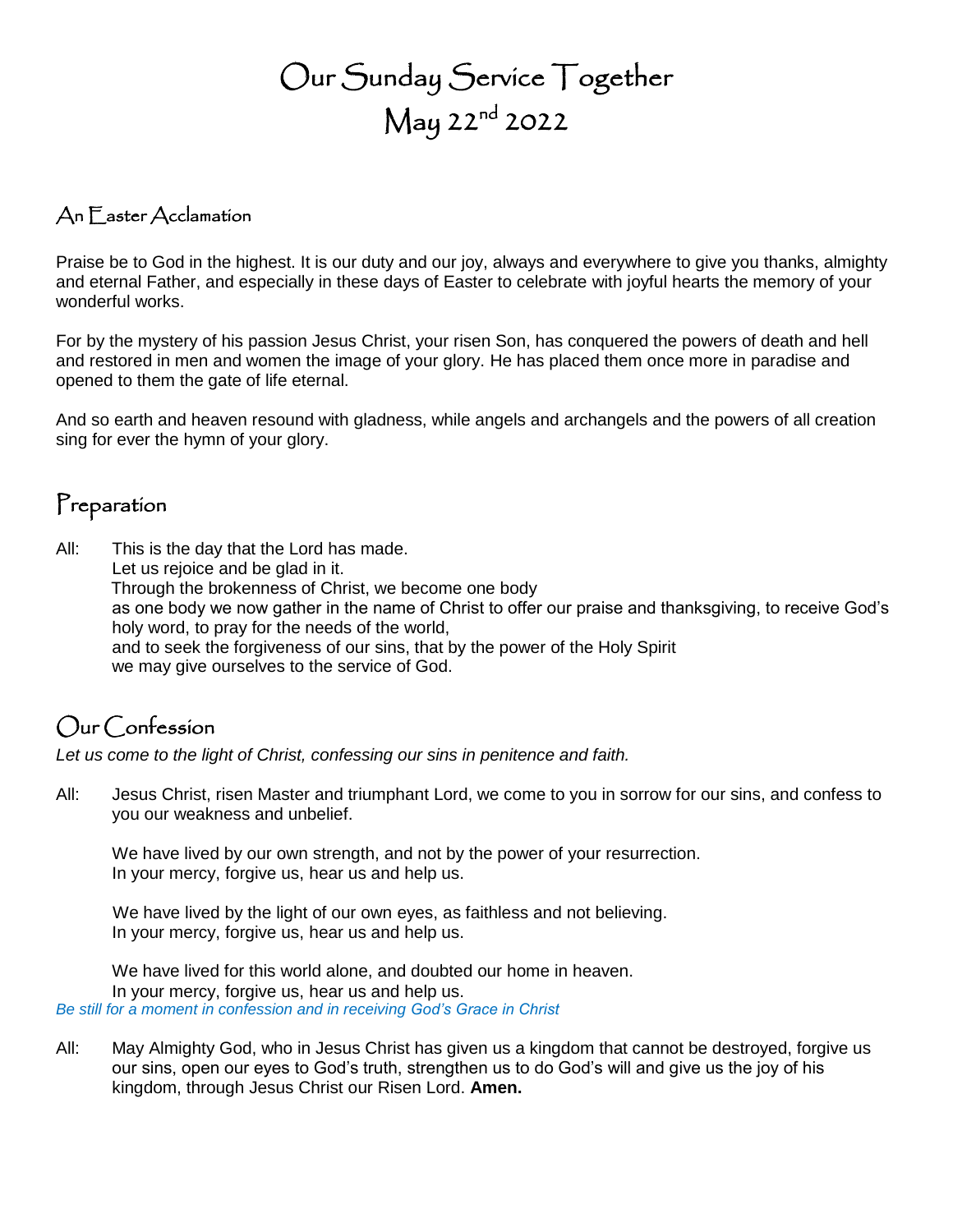## The opening prayer

All: The night has passed, and the day lies open before us; let us pray with one heart and mind.

*Silence is kept.*

All: As we rejoice in the gift of this new day, so may the light of your presence, O God, set our hearts on fire with love for you; now and for ever. Amen.

#### The Psalmody Psalm 67 *We say the psalm aloud*

God be gracious to us and bless us and make his face to shine upon us, That your way may be known upon earth, your saving power among all nations. Let the peoples praise you, O God; let all the peoples praise you. O let the nations rejoice and be glad, for you will judge the peoples righteously and govern the nations upon earth. Let the peoples praise you, O God; let all the peoples praise you. Then shall the earth bring forth her increase, and God, our own God, will bless us. God will bless us, and all the ends of the earth shall fear him. Glory to the Father, and to the Son, and to the Holy Spirit,

as it was in the beginning, is now and ever shall be, world without end. Amen

#### Scripture Reading Acts 16.9-15

During the night Paul had a vision: there stood a man of Macedonia pleading with him and saying, 'Come over to Macedonia and help us.' **<sup>10</sup>**When he had seen the vision, we immediately tried to cross over to Macedonia, being convinced that God had called us to proclaim the good news to them.

**<sup>11</sup>** We set sail from Troas and took a straight course to Samothrace, the following day to Neapolis, **<sup>12</sup>** and from there to Philippi, which is a leading city of the district of Macedonia and a Roman colony. We remained in this city for some days. **<sup>13</sup>** On the Sabbath day we went outside the gate by the river, where we supposed there was a place of prayer; and we sat down and spoke to the women who had gathered there. **<sup>14</sup>** A certain woman named Lydia, a worshipper of God, was listening to us; she was from the city of Thyatira and a dealer in purple cloth. The Lord opened her heart to listen eagerly to what was said by Paul. **<sup>15</sup>**When she and her household were baptized, she urged us, saying, 'If you have judged me to be faithful to the Lord, come and stay at my home.' And she prevailed upon us.

*At the end of the reading we say:*

All: This is the word of the Lord. Thanks be to God.

#### Gloria

All: Glory to God in the highest, and peace to his people on earth.

Lord God, heavenly King, almighty God and Father, we worship you, we give you thanks, we praise you for your glory.

Lord Jesus Christ, only Son of the Father, Lord God, Lamb of God, you take away the sin of the world: have mercy on us; you are seated at the right hand of the Father: receive our prayer.

For you alone are the Holy One, you alone are the Lord, you alone are the Most High, Jesus Christ, with the Holy Spirit, in the glory of God the Father. Amen.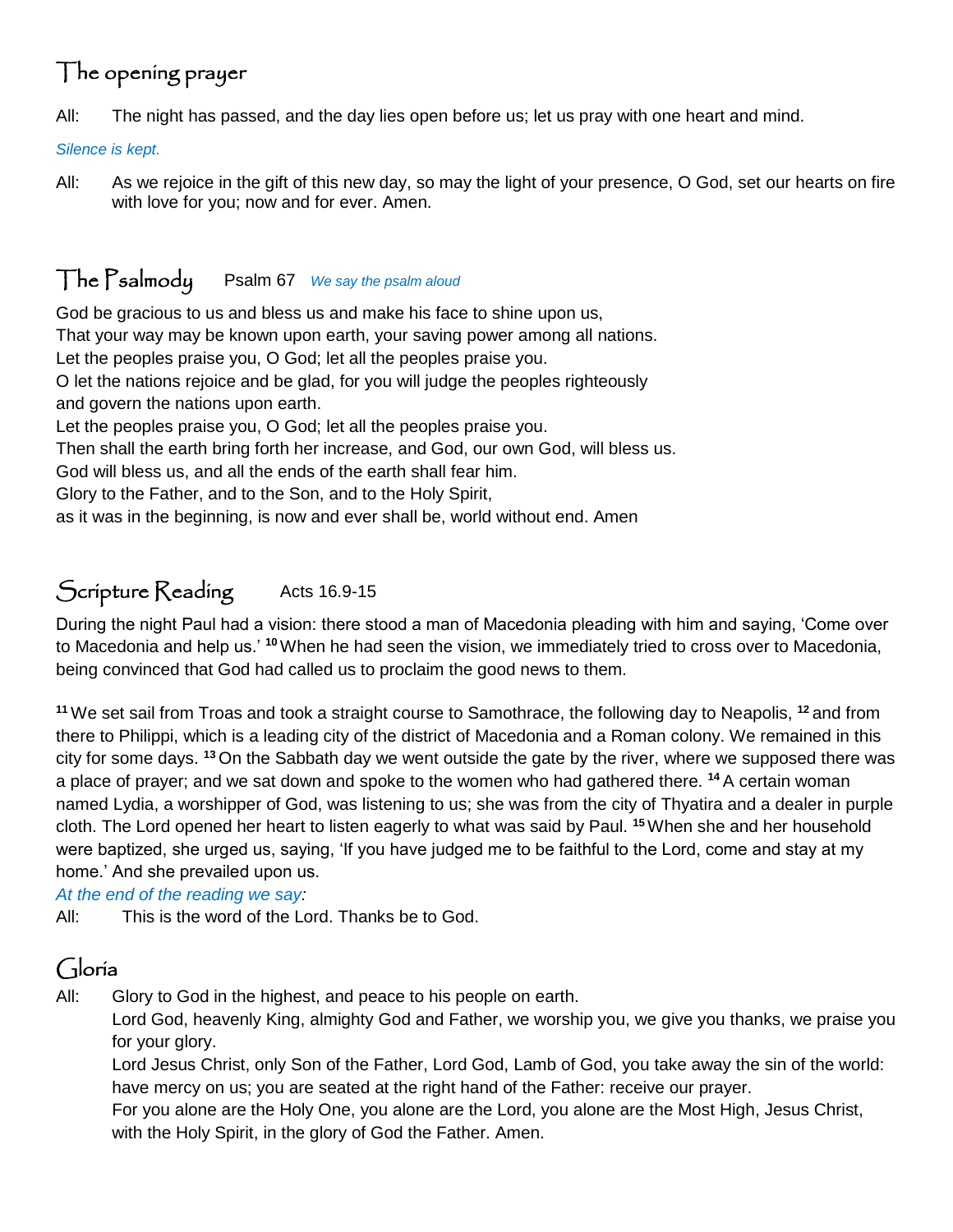## The Gospel John 14.23-29

**<sup>23</sup>** Jesus answered him, 'Those who love me will keep my word, and my Father will love them, and we will come to them and make our home with them. **<sup>24</sup>**Whoever does not love me does not keep my words; and the word that you hear is not mine, but is from the Father who sent me.

**<sup>25</sup>** 'I have said these things to you while I am still with you. **<sup>26</sup>** But the Advocate, the Holy Spirit, whom the Father will send in my name, will teach you everything, and remind you of all that I have said to you. **<sup>27</sup>** Peace I leave with you; my peace I give to you. I do not give to you as the world gives. Do not let your hearts be troubled, and do not let them be afraid. **<sup>28</sup>** You heard me say to you, "I am going away, and I am coming to you." If you loved me, you would rejoice that I am going to the Father, because the Father is greater than I. **<sup>29</sup>** And now I have told you this before it occurs, so that when it does occur, you may believe.

*at the end of the reading we say:*

All: This is the word of the Lord. Thanks be to God.

#### A Reflection for the day

I suspect we have all heard the sentiments, "thinking of you" or "with you in spirit"; especially when we have faced times of anxiety, illness, trauma. It is a blessing to have family and friends who let us know they are with us in heart, mind and soul, even though they can't be with us in body.

In John we see Jesus, who is about to face utter exclusion, refection, abandonment from friends who have said they will be with him in all things, no matter what, assures us that the divine person, Father, Son, and Spirit make their home with those who believe. In making their home with us, even if one should be away in body, they are fully present in the Spirit.

This is not a kind thought from someone who is leaving saying I will be with you in my heart, in my memories (which do fade with time), but the promise to be present, and more to be active – for the advocate both speaks up for the believers and also gives counsel. This Spirit is beyond kind thoughts, this is God with us, one with us, this is Emanuel, even unto the end of the age. "The Lord is here, His Spirit is with us!", we so rightly declare.

Paul is coming to terms with this presence, this counsel; just we each have to do, after all this about a relationship – God with us, and we with God. There is a wise saying, "if you want to hear God laugh, tell God your five-year plan". In the earlier sentences of our chapter in Acts we see such human made plans as Paul, Barnabas and John Mark set out to bring the gospel to the masses of the Roman Empire.

Paul's strategy is very reasonable and planned journey makes sense, but God has a better plan in mind – if only Paul will listen and go for it. We read 'The Spirit of Jesus did not allow them to proceed'; God with them has halted them in their tracks (not the first time this has happened to Paul). There is a vision come to him and God gives him some directions for a different road to take (not the first time this has happened to Paul; maybe there is a pattern for him to make note of in how God counsels him).

Paul is to go instead to Macedonia, and thankfully Paul takes note and follows the Spirit of Jesus with him. In taking the counsel Paul's new vision is born and the gospel is received in Western Europe for the first time, rather than Asia Minor. This is a vision that would birth the church in the West, it would take him eventually to Rome; and it is because of this the gospel came to Roman Ilchester, to Britain as a whole. All because Paul was open to the presence of God's Spirit with him.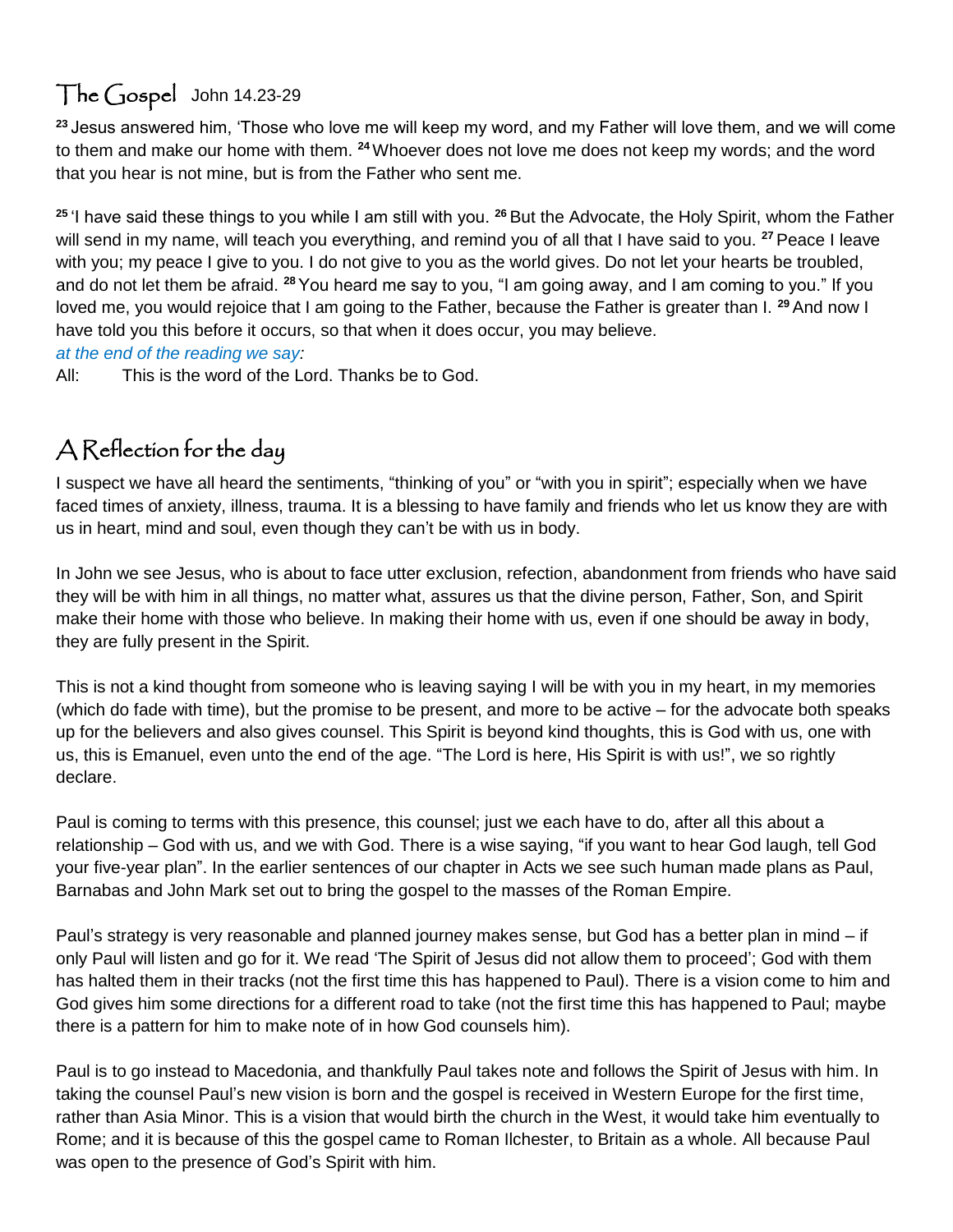We are people called to the visions of God in Christ's Spirit; but this takes discernment too for we are not a compass ourselves. The Starting point is both welcoming of the Spirit with us and an openness, a willingness to receive his vision and counsel. We may not be people destined for the same world changing actions as was St Paul, but we might be led into actions that would change someone else's world for the good, which might change for the better the world about us in our villages.

May we be open to the Spirit's presence with us, may we seek His counsel and direction, and may we be faithful in our following; wherever He may lead us.

### The Creed

All: I believe in God, the Father almighty, creator of heaven and earth. I believe in Jesus Christ, his only Son, our Lord, who was conceived by the Holy Spirit, born of the Virgin Mary, suffered under Pontius Pilate, was crucified, died, and was buried; he descended to the dead. On the third day he rose again; he ascended into heaven, he is seated at the right hand of the Father, and he will come to judge the living and the dead. I believe in the Holy Spirit, the holy catholic Church, the communion of saints, the forgiveness of sins, the resurrection of the body, and the life everlasting. Amen.

#### Prayers *We make our intercessions*

Let us pray to the Lord, who is our refuge and stronghold.

For a world where division and distrust reign supreme, bring your compassion to the hearts of leaders, grace to lawmakers and love of neighbour to all. *Lord, hear us, Lord, graciously hear us*

For the health and well-being of our nation, that all who are fearful and anxious may be at peace and free from worry: *Lord, hear us, Lord, graciously hear us.*

For the isolated and housebound, that we may be alert to their needs, and care for them in their vulnerability: *Lord, hear us, Lord, graciously hear us.*

For our homes and families, our schools and young people, and all in any kind of need or distress: *Lord, hear us, Lord, graciously hear us.*

For a blessing on our local community, that our neighbourhoods may be places of trust and friendship, where all are known and cared for: *Lord, hear us, Lord, graciously hear us.*

We commend ourselves, and all for whom we pray, to the mercy and protection of God. Merciful Father, accept these prayers for the sake of your Son, our Saviour Jesus Christ. Amen.